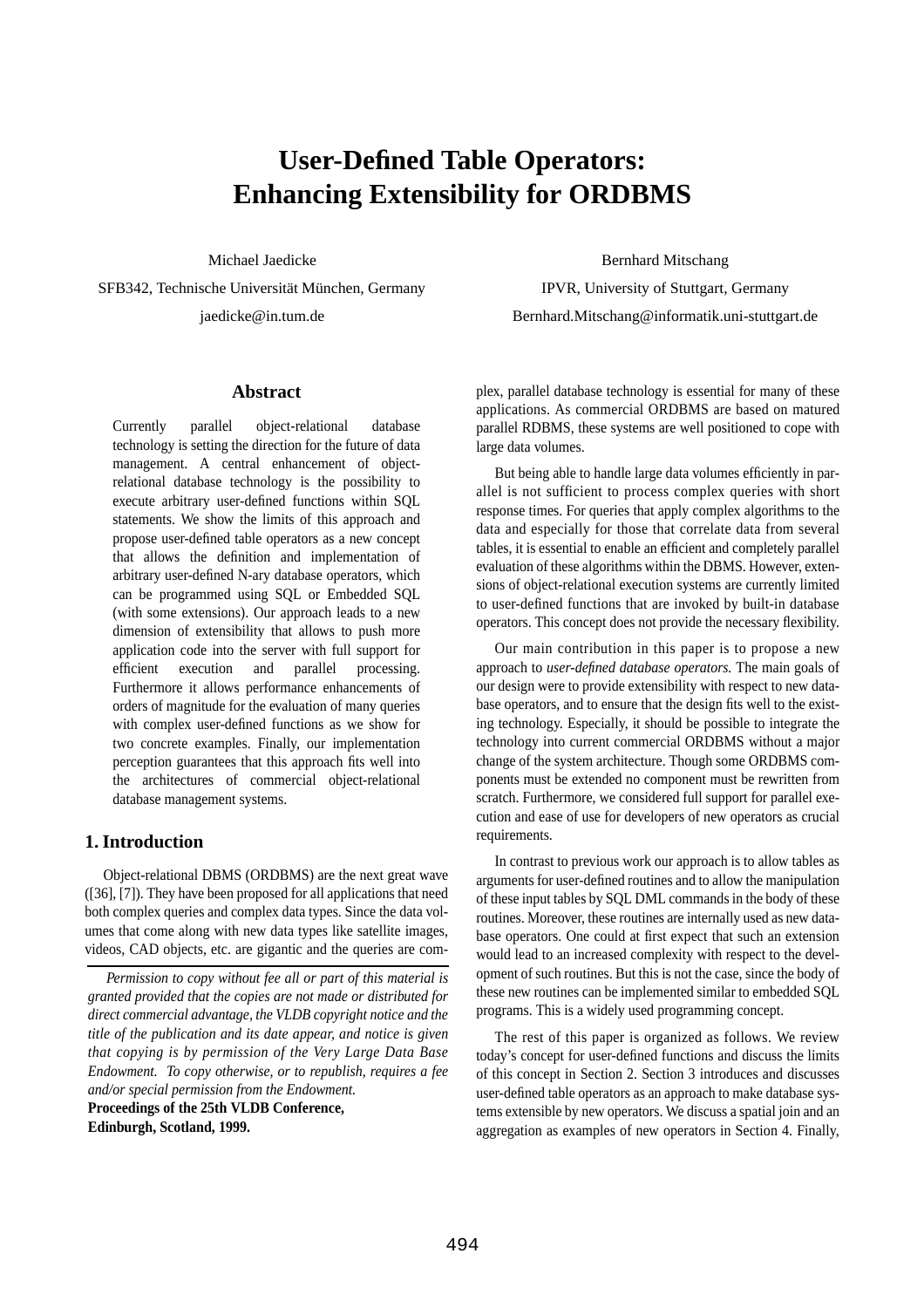we discuss the related work in Section 5 and provide our conclusions in Section 6.

# **2. User-Defined Functions in ORDBMS**

In this Section we provide the basic concepts and definitions that are used in this paper. We will focus on the concepts relevant to our query processing problem and refer the reader to the literature for the general concepts of relational ([\[12\],](#page-11-0) [\[11\]](#page-11-0)) and objectrelational query processing ([\[36\]](#page-11-0), [\[8\]](#page-11-0)). After an introduction to user-defined functions in Section 2.1, we discuss the problem that we address here in Section 2.2.

#### **2.1. User-Defined Functions and Predicates**

Every RDBMS comes with a fixed set of built-in functions. These functions can be either scalar functions or aggregate functions. A *scalar function* can be used in SQL queries wherever an expression can be used. Typical scalar functions are arithmetic functions like + and \* or concat for string concatenation. A scalar function is applied to the values of some columns of a row of an input table. In contrast, an *aggregate function* is applied to the values of a single column of either a group of rows or of all rows of an input table. A group of rows occurs, if a GROUP-BY clause is used. Therefore aggregate functions can be used in the projection part of SQL queries and in HAVING clauses.

In ORDBMS it is possible to use a *user-defined function* (**UDF**) at nearly all places where a system provided built-in function can appear in SQL92. Thus there are two subsets of UDFs: user-defined scalar functions (**UDSF**s) and *user-defined aggregate functions* (**UDAF**s). A UDSF that returns a boolean value and is used as a predicate in the search condition of SQL commands is a *user-defined predicate* (**UDP**). Finally, some ORDBMS [\[18\]](#page-11-0) offer the possibility to write *user-defined table functions* (**UDTF**s), which can have (scalar) arguments of a column data type and return a table. UDTFs can be used as a table expression in SQL commands. We use the term *user-defined routines (***UDR**s*)* as a generic term for UDFs, UDTFs, and other kinds of user-defined operations like the user-defined table operators that we define later in Section 3.

# **2.2. Limitations of Current ORDBMS with Respect to New Database Operators**

It is a well-known fact that new complex join operators can increase performance for certain operations like spatial joins [\[31\],](#page-11-0) etc. by orders of magnitude. But, as we have already pointed out in [\[22\]](#page-11-0), it is currently not possible for developers of database extensions to implement efficient user-defined join algorithms in current commercial ORDBMS. In fact, one cannot implement any new database operators. UDFs cannot be used to implement new operators, as they are invoked by built-in database operators. The limitation of UDTFs is obviously that - although they can produce an entire output table - they can only have scalar arguments. UDTFs are helpful in accessing external data sources [\[10\]](#page-11-0) etc., but cannot be used to implement a new database operator like a new

join algorithm. We propose a new solution for this problem in the next Section.

# **3. User-Defined Table Operators: UDRs with Table Arguments**

When we review the existing concepts for UDRs from a more abstract point of view, we can observe the following: there are routines that operate on a tuple and produce a tuple (UDSFs), there are routines that are called for each tuple of a set of tuples and produce an aggregate value (UDAFs), and finally there are routines that operate on a tuple and return a table (UDTFs). So obviously there is something missing: namely routines that operate on one or more tables (and have possibly additional scalar parameters) and can return a tuple or a table. We want to point out that the argument tables (input tables) for this kind of routines are not restricted to be base tables. They can be intermediate results of a query as well as base tables, table expressions, or views. We call these routines *user-defined table operators* (UDTOs), since they can be used to define and implement new N-ary database operators. This classification is expressed in Table 1. As one can observe, UDTOs increase the orthogonality of SQL.

# **Table 1: A classification of user-defined routines based on their parameter types**

|                             |          | output parameter types |                       |
|-----------------------------|----------|------------------------|-----------------------|
|                             |          | scalar                 | table                 |
| input<br>parameter<br>types | scalar   | <b>UDSF</b>            | <b>UDTF</b><br>(UDTO) |
|                             | table(s) | UDAF<br>(UDTO)         | <b>UDTO</b>           |

In the following we will explain, how UDTOs can be defined and how their processing can be integrated into parallel objectrelational execution engines based on the traditional query processing framework [\[12\]](#page-11-0). However, we will first define a generalization relationship for row types. This will allow the application of a given UDTO to a broad range of tables, as we will see later.

#### **3.1. A Generalization Relationship for Row Types**

A row type  $R = (R_1, R_2, ..., R_N)$  is a structured type that consists of N attributes. Each of these attributes has a data type  $R_i$ . We define that a row type  $S = (S_1, S_2, ..., S_K)$  is a *subtype* of R, if N  $\leq K$  and there is a mapping f: {1, ..., N}  $\rightarrow$  {1, ..., K} such that  $R_i = S_{f(i)}$  and  $f(i) \neq f(j)$  for all  $1 \leq i, j \leq N$ . In other words, S comprises all attributes of R, but may contain additional attributes with arbitrary data types. The order of the attributes in R and S is not important. We say also that R is a *supertype* of S. Please note that each table has an associated row type.

We want to point out that this generalization relationship between subtypes is completely different from the supertable/subtable concept which describes a collection hierarchy and is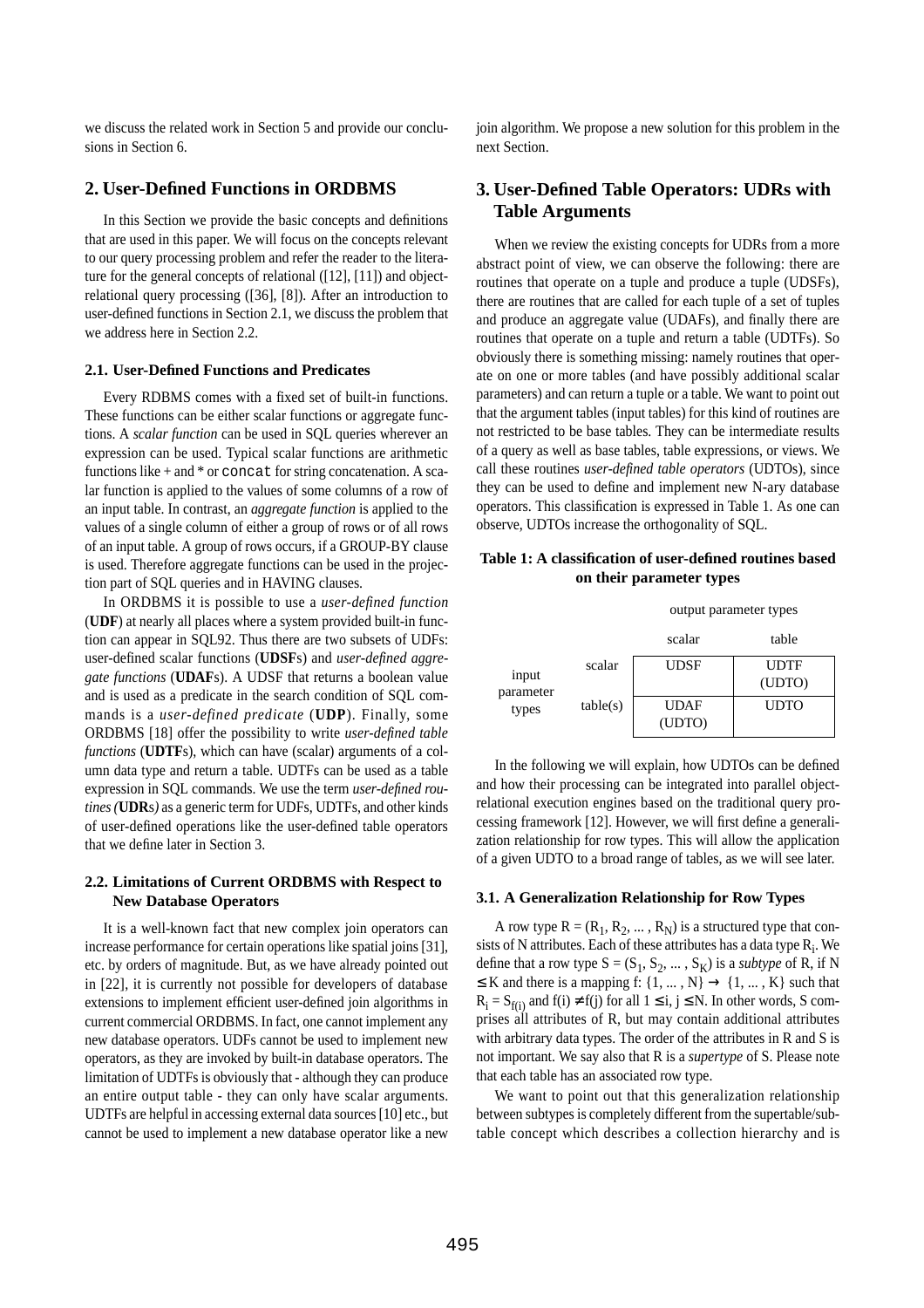

already available in some ORDBMS [\[19\]](#page-11-0). As we will describe in the next Subsection, UDTOs can be defined in such a way that they are applicable to all tables whose row types are subtypes of the row types of the corresponding formal parameter input tables of the UDTO.

# **3.2. Defining UDTOs**

# **3.2.1. Underlying Concept**

The basic idea of this approach is easy to understand: the effect of a UDTO can be viewed as a mapping from a set of input tables to a result table or a single result tuple. This is very similar to the effect of a new algebraic operator. One fundamental difference is that a user-defined operator usually does not need to have base tables as input, but tables that represent intermediate results. It also produces an intermediate result table that can be processed further. Based on these observations, we propose to implement UDTOs by means of an extended version of embedded SQL. To enable this we propose the following extensions to user-defined routines: the definition of N input tables and a single output table is permitted and SQL DML commands in the body of this routine are allowed to refer to these input tables.

Generally speaking, a new UDTO can be sequentially executed as follows: All input tables are first materialized. That means they can be furtheron accessed in a similar way as permanently stored base tables. Then the UDTO is executed using these input tables. The UDTO produces and materializes the output table that represents the result of the UDTO and that can be processed further. Of course, the input tables cannot be manipulated and the only SQL command that is permitted for the manipulation of the output table is the INSERT command. Later, we will describe optimizations of this basic execution scheme that will allow a much more efficient execution in many cases. Moreover, in Section 3.4 we will describe how UDTOs can be processed in parallel.

We distinguish two kinds of UDTOs that differ in the implementation of their body: *procedural UDTOs* and *SQL macros.* A procedural UDTO is a UDTO whose body contains procedural statements with embedded SQL statements. As for UDSFs one can implement the body of a procedural UDTO in a programming language (with embedded SQL) compile it, put it into a library and register it with the DBMS. On the other hand, if the body of a UDTO consists of a single INSERT statement or just a RETURN statement we call this UDTO a SQL macro. This kind

of UDTO has some similarity to views, but the UDTO can refer to the formal input tables of the UDTO and is therefore not limited to references to base tables or views.

# **3.2.2. Language Extensions**

Obviously, ORDBMS must provide a statement to create UDTOs. We describe the CREATE TABLE\_OPERATOR statement in the syntax diagram shown in Figure 1 (we use | to denote beginning and end of a definition; terms in small ovals are described in additional syntax diagrams or in the text). After the name of the table operator the argument list and the return type are described. The repeated use of table arguments enables the definition of N-ary table operators. The parallel execution option allows to specify how the table operator can be executed in parallel (we will refer to parallelization later in Section 3.4). Finally, the body of the routine follows. Please note, that we have not shown other options in Figure 1, which are useful for other purposes like query optimization but which are beyond the scope of this paper.

In [Figure 2](#page-3-0) we present the type description including input and output tables. Each table is described by specifying the name and data type for each column. In [Figure 2](#page-3-0) the term 'datatype' should denote all allowed data types for columns, including user-defined types. We will explain the notation tablename.+ later.

We do not provide a syntax diagram for the description of the body, because we allow here embedded SQL program code or a single INSERT statement - with some extensions of SQL. We try to use SQL/PSM as procedural language in our examples, but our concept is not limited to a particular procedural language. That means that all procedural languages like C, C++, Java or COBOL can be used. In addition, proprietary APIs or other techniques like database programming laguages (see for example [\[2\]](#page-10-0)) could be used instead of the traditional embedded SQL.

# **3.2.3. Introductory Examples**

In the following we give some definitions of UDTOs. These examples are extremely simple and they are *not* intended to demonstrate the usefulness of the UDTO approach (cf. Section 4). They only serve to illustrate the concepts and the syntax. We will refer to these examples also later in Section 3.3 when we discuss the application of UDTOs.

#### *Example 1: the UDTO* minimum

In the first example we create a UDTO that computes the minimum for a table with an integer column: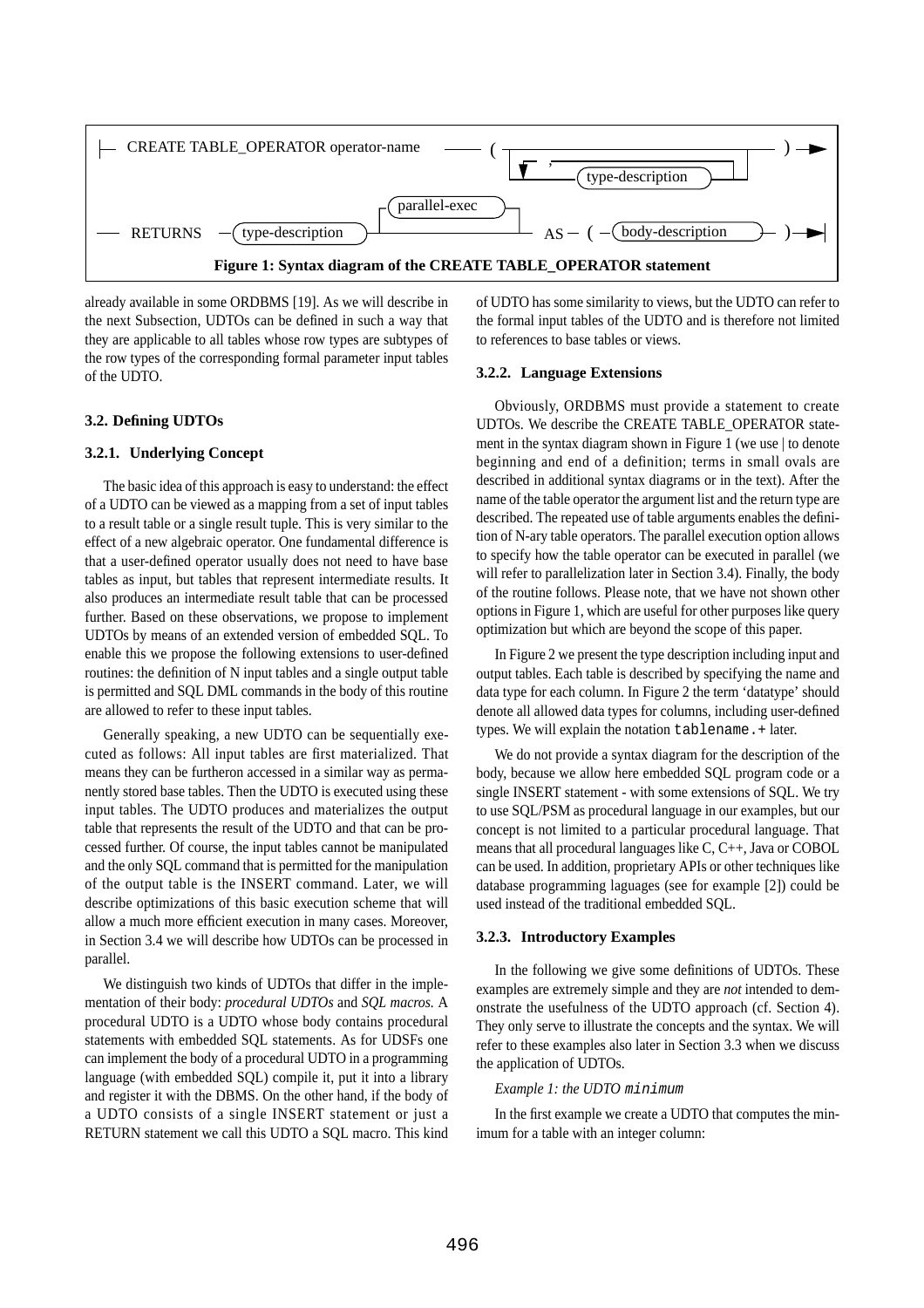<span id="page-3-0"></span>

```
CREATE TABLE_OPERATOR minimum
(TABLE Input (number INTEGER))
RETURNS INTEGER
AS {
RETURN(SELECT MIN(value)
        FROM Input)
};
```
This example demonstrates how a new aggregation operator can be defined. Of course there are many aggregate functions (like MIN, MAX, and SUM) that should be programmed by the usual iterator paradigm, since this allows to compute multiple aggregates in a single pass over the input table. In case of aggregations, there is usually no output table, but only an aggregate value.

Before we present further examples, we first introduce the following extensions of SQL within the body of UDTOs: First, all SQL DML statements can read the input tables in the same manner as base tables. Especially, an input table can be read by several different SQL statements. Second, tuples can be appended to the output table by INSERT commands. With these extensions, we can define our next example.

# *Example 2: the UDTO* has\_job

This UDTO performs a restriction of the input table and does some decoding. Let us assume that a table employees (emp\_no, job) has been defined with an integer column job that is used to code the job of the employees. We assume that the names of the jobs and their codes are stored in a table jobcodes (code, jobname). The UDTO has\_job selects the name for a given code from the table jobcodes and selects then all jobs from the input table with this code. This UDTO is created as follows:

```
CREATE TABLE_OPERATOR has_job
(TABLE Input (job INTEGER), jname VARCHAR)
RETURNS TABLE Output (job INTEGER)
AS {
INSERT INTO Output
SELECT I.job
FROM Input AS I, jobcodes AS C
WHERE I.job = C.code AND
       C.jobname = jname
};
```
Please note that the database can be fully accessed from within the body of the UDTO. In our example the table jobcodes is accessed. This supports information hiding, since the accessed objects are not visible to the user of the UDTO. All side effects of a UDTO evaluation belong to the associated transaction. That is

the UDTO is executed within the same transaction as the statement that invokes it.

So far UDTOs can be applied reasonably only to tables that match the row types of the corresponding formal parameter tables *exactly*. For example, the UDTO has\_job can be applied to a table with a single INTEGER column. Of course, it is desirable to allow the application of a UDTO to a more general class of tables. Our goal is to allow all tables as input tables whose row types are subtypes of the row types of the formal input table of the UDTO. The UDTO operates then only on attributes that appear within the formal input table. All additional columns which may be present in the actual input tables are neglected or can be propagated to the output table, if this is desired (*attribute propagation*).

Therefore developers of UDTOs must have the possibility to determine that the additional columns of an actual input tuple have to be appended to the output tuple. We denote these additional columns by the expression table\_name.+ (the '+' denotes only the *additional* columns. By contrast, *all* columns are usually denoted by the '\*' in SQL). That means, an expression like table\_name.+ has to be replaced by all additional columns of the corresponding input table table\_name, which are present in the actual argument table, but not in the formal argument table of the UDTO. For example, if the actual argument table that is bound to the input table input 1 has one additional column, then  $input1$ . + represents exactly this column. We permit also a table variable instead of a table name in combination with '+'. Normally all additional columns of the input tables will be appended to the output table. These additional columns have to appear also in the definition of the output table (that is the row type of the formal output table is then a supertype of the row type of the actual output table).

We can now redefine the UDTO has job with attribute propagation as follows (changes are in bold face): CREATE TABLE\_OPERATOR has\_job (TABLE Input (job INTEGER), jname VARCHAR) RETURNS TABLE Output (job INTEGER**, Input.+**) AS { INSERT INTO Output SELECT I.job**, I.+** FROM Input AS I, jobcodes AS C WHERE I.job = C.code AND C.jobname = jname };

As the example shows, we have to define the columns of each input table, but only those columns that are needed within the rou-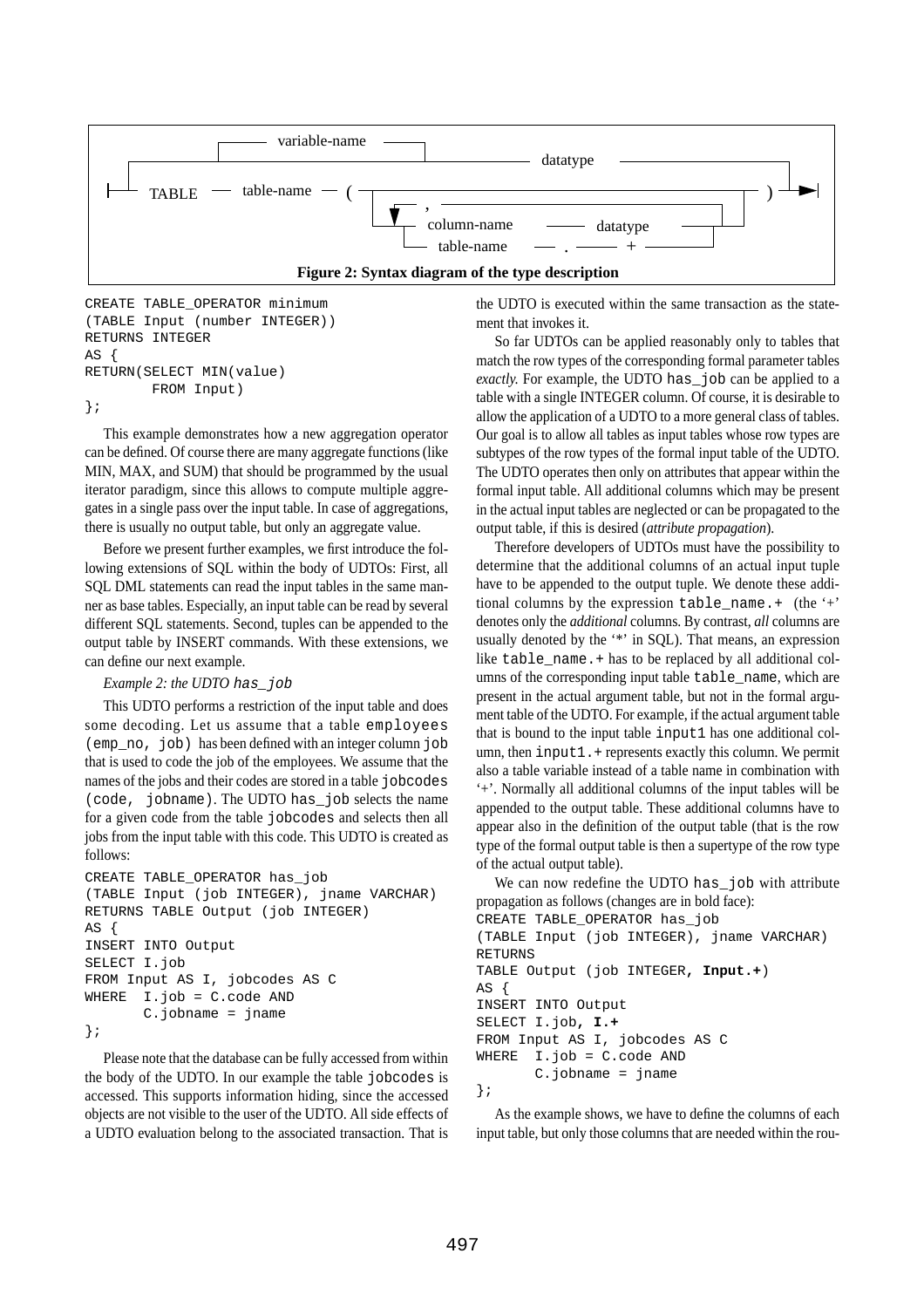tine's body should be defined. The expression I.+ appends all additional columns to the output. This allows the application of the UDTO has\_job as a restriction operator, because a subset of the rows of the input table is returned. The specification of the output table contains the term 'Input.+' to enable type checking.

#### **3.2.4. Row Identification**

Finally, we want to propose here an extension that allows to implement UDTOs more efficiently. Within the body of a UDTO it can be necessary to have access to a unique identifier for each row of an input table (cf. Section 4.1 for an example). To support this, we introduce the special column data type ID for the type description of table columns that are UDTO arguments. The special type ID means that the column contains a unique identifier for each row of an input table. Note that an ID can be either a primary key or an internal identifier like a row identifier or a reference type as proposed in SQL3. Such an ID can always be generated automatically by the DBMS (this can be viewed as a kind of type promotion for row types). An ID column could also be created explicitly in the body of the UDTO by the developer, but if it is defined as a column of an input table, the DBMS can use an already existing identifier as an optimization. In general, it is not useful to append a column value of type ID explicitly to the output table. In case the primary key is used internally to represent the ID, the system does this automatically, if the '+' option has been specified in the projection list of the subquery of the INSERT statement.

## **3.3. The Different Usages of UDTOs**

In this Subsection, we will describe two ways in which UDTOs can be used: first they can be used explicitly by programmers within SQL commands. This allows to augment the functionality of SQL in arbitrary ways. Second, UDTOs can be used to augment the implementation of database operations which involve UDFs. In this case the query optimizer has the task to use the UDTO during the plan generation whenever the use of this UDTO leads to a cheaper query execution plan. We discuss these two applications now in greater detail.

# **3.3.1. Augmentation of SQL**

The explicit usage of UDTOs in SQL statements allows to extend the functionality of SQL by arbitrary new set operations, or to say it in other words: UDTOs make object-relational query processing universal in the sense that the set of database operations becomes extensible. For example, over time a lot of special join operations have appeared: cross join, inner join, anti-join, left, right, and full outer join, union join, etc. Moreover, other operations like recursion or more application specific ones (for data mining, etc.) have been proposed. UDTOs allow developers to define a parallelizable implementation for such operators. These operators can then be invoked in SQL commands by application programmers, as we explain in the following.

A UDTO that returns a table can be used in all places within SQL commands where a table expression is allowed. Moreover,

UDTOs with two input tables can be written in infix notation to allow an easy integration into the current SQL command syntax. For example, one could define a UDTO named ANTI\_JOIN. Then one can write the following expression in a FROM clause: Table1 ANTI\_JOIN Table2. In this case, conceptually, the UDTO is evaluated within the FROM clause. This means that conceptually the Cartesian product of the output table of the UDTO and of all other tables, views, and table expressions in the FROM clause is computed. In addition, UDTOs can also be written in infix notation between two SELECT blocks like the usual set operations (UNION, INTERSECT, EXCEPT).

To allow the application of UDTOs to base tables and views whose row type is a subtype of the row type of the formal input table, we propose the following syntax to bind columns of the actual input table to columns of the formal input table. The programmer can specify an ordered list of columns from a given table (or view) that is bound to the corresponding columns in the parameter list of the UDTO. For example the expression TO1 (T1 USING  $(C_1, C_2, ..., C_N)$  describes that the columns named  $C_1$ ,  $C_2$ , ...,  $C_N$  of table T1 are bound to the N columns of the formal input table parameter of the UDTO TO1. The keyword USING is optional and can be left out. This notation can also be used, if binary UDTOs are written in infix notation (it can be seen as a generalization of the ON clause for traditional join expressions). If input tables are given as table expressions then the columns of the resulting table are bound to the columns of the formal input table in exactly the order in which these columns appear in the SELECT clause of the table expression.

The following statements illustrate this syntax. The first query invokes the UDTO has\_job with a base table; the second query invokes it with a table expression: SELECT \*

FROM has\_job(employees USING (job),'manager')

SELECT \* FROM has\_job(

```
(SELECT job, emp_no FROM employees),
'manager' )
```
#### **3.3.2. Augmentation of the Implementation of UDFs**

In this Subsection we describe how UDTOs can be used to improve the performance for queries with UDFs. A very important usage of UDTOs is to define more efficient database operators that can be used by the query optimizer during the plan generation. While there might be some relational queries that can be enhanced by UDTOs, the move to object-relational query processing with UDFs creates a need for UDTOs as we have already outlined in Subsection 2.2. The reason is that UDTOs allow to implement database operations that involve UDFs sometimes more efficiently than in current ORDBMS, where a built-in database operator invokes the UDF.

UDTOs provide a different implementation technique for operations involving UDFs compared to the traditional iteratorbased approach for UDF evaluation. For example, a UDSF can be used as a UDP in a *join*, i.e. in a restriction involving attributes from different tables on top of a Cartesian product. In this case, a UDTO will often allow a more efficient implementation. The rea-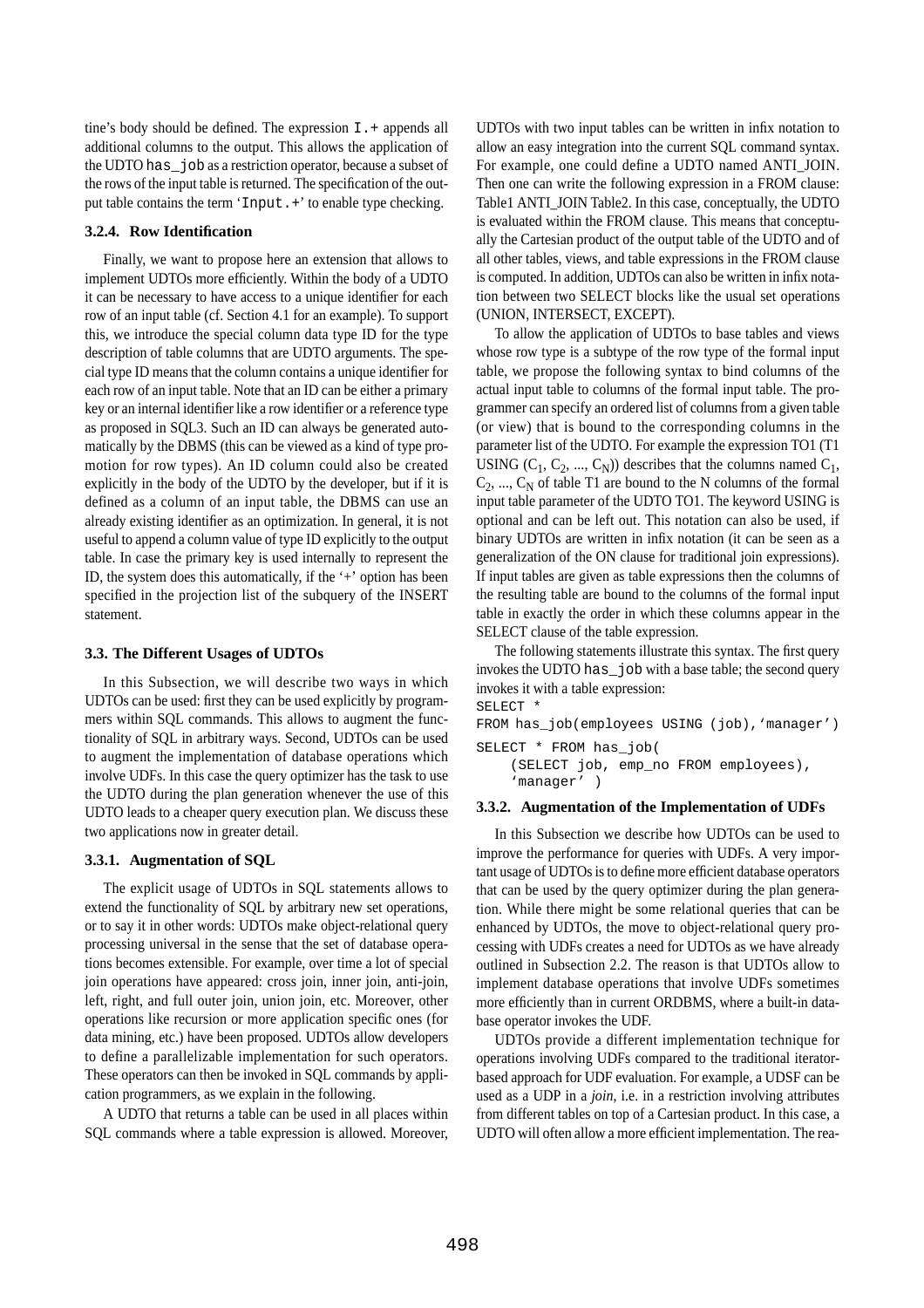

son is that normally the UDP will be evaluated by a nested-loops join operator which has quadratic complexity. By contrast there might be implementation methods with much lower complexity. Therefore joins are an important application of UDTOs, where performance enhancements of orders of magnitude are possible (often because nested-loops joins can be replaced by hash- or sortmerge-based join algorithms; cf. Section 4.1). Furthermore, UDTOs might sometimes be useful as aggregation, restriction, or projection operators. For example, in case of UDAFs it can be useful to provide an implementation by means of a UDTO, since this allows access to the whole input table for the aggregation (cf. Section 4.2 for an example).

The query optimizer has the task to decide when a UDTO should be used. In a rule- and cost-based query optimizer ([\[13\],](#page-11-0) [\[15\]](#page-11-0), [\[25\]](#page-11-0)) this means the following: there must be a rule that generates a plan with the UDTO as an alternative implementation. Such a rule has to be specified by the developer. This is not difficult because the UDTO is always associated with a specific UDF for which it implements a specific database operator (for example a join that has exactly this UDF as join predicate). Hence, the developer must tell the query optimizer only that the UDTO can be used to evaluate the UDF. For this purpose, the CREATE FUNCTION statement that is used to register UDFs with the DBMS can be extended. The statement should include the possibility to specify that a UDTO can be used as an implementation for a specific operation such as a join. For example one could extend the CREATE FUNCTION statement as follows:

```
ALLOW <UDTO-name> AS
(JOIN | RESTRICTION | PROJECTION |
        AGGREGATION) OPERATOR
```
The relationship between the UDF and the UDTO is stored in the system tables and can be used by the query optimizer. The query optimizer has to be extended by general rules that can do these transformations for arbitrary UDFs. The optimizer uses information from the system tables to decide whether the transformation is possible for a given UDF. Please note, that for some functions like a UDAF, the UDTO might be the only implementation. In this case the UDTO is mandatory to execute the UDF.

Let us assume that we want to create a UDP has\_job for the UDTO that we have introduced in Section 3.2. Then one can register this UDP with the UDTO has\_job as restriction operator: CREATE FUNCTION has\_job (INTEGER, VARCHAR) RETURNS BOOLEAN

ALLOW has\_job AS RESTRICTION OPERATOR ...

After this registration the query optimizer considers the UDTO has\_job as an implementation for the restriction with the UDP has\_job in the following query:

SELECT \* FROM employees AS E

WHERE has\_job(E.job, 'manager')

Figure 3 illustrates how a traditional database operator that invokes a UDF is replaced by a UDTO. First the operator has to be identified in the original query execution plan (QEP). Then the optimizer replaces this operator either by a procedural UDTO or by a SQL macro. Because the body of a SQL macro consists essentially of a QEP we can simply replace the operator by this QEP (*SQL macro expansion*). However the QEP of the SQL macro has to be modified so that it fits to the comprising QEP. For example, proper attribute propagation has to be considered. The result of this SQL macro expansion is a traditional QEP, which can be further optimized and evaluated as usual. Especially, the materialization of input and output tables can be avoided.

# **3.4. Parallel Processing of Procedural UDTOs**

Nowadays new operators would not be a concept of great use, if these operators could not be executed in parallel. That's why we will discuss the parallel execution of UDTOs in this Subsection. Please note that all SQL DML commands within the body of UDTOs of the implementation are parallelizable as usual. If the UDTO is a SQL-macro, i.e. a single SQL statement, the complete UDTO can be parallelized automatically by the DBMS. In the more general case of a UDTO that is implemented by embedded SQL, the developer must specify how a parallel execution can be done, if it is possible at all.

We provide a method that allows to specify, if an operator can be executed with data parallelism and, should the occasion arise, how the operator can be processed. Applying data parallelism means that one or more of the input tables of an operator are split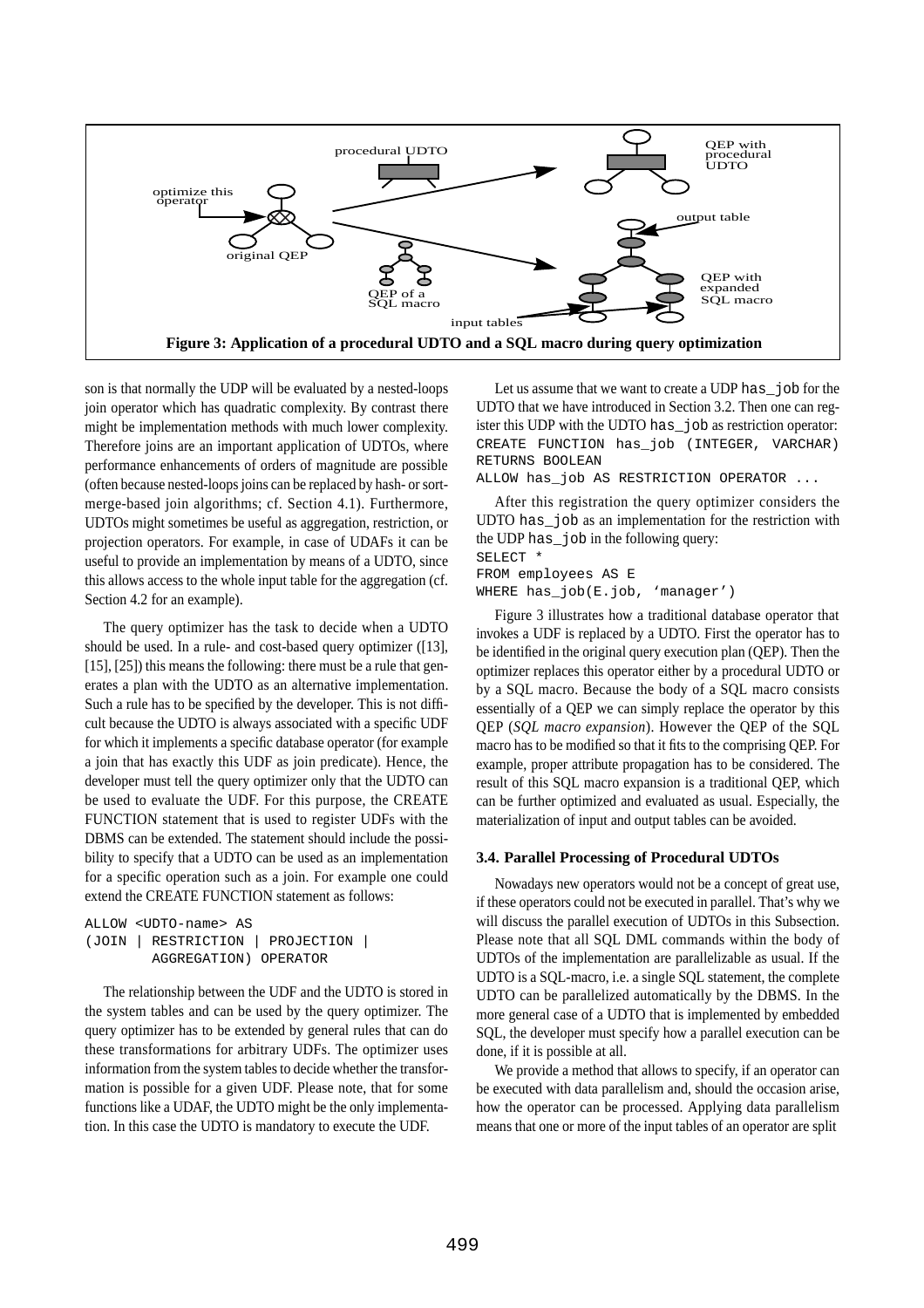

horizontally into several partitions by means of a suitable partitioning function. If one or more input tables can be partitioned but not all, the other input tables are replicated. Then the operator is executed once for each partition with the following input tables: if the argument table is partitionable, the respective partition of this table is used. If the argument table is not partitioned, then the complete, replicated table is used as an argument. This means that N instances of the operator are executed in parallel if one or more input tables are split into N partitions. Hence, the degree of parallelism is N. In this case, the final result is computed by combining the N intermediate output tables by means of a union (without elimination of duplicates). If no input table is partitioned, the operator is executed without data parallelism - that is sequentially. There can be several possibilities for the parallelization of an operator, depending on which input tables are partitioned and depending on how this partitioning is done.

Hence we must describe the set of all combinations of partitioning functions that can be used to partition the input tables of a given UDTO. We permit different partitioning functions for different tables, but all partitioned input tables must have the same number of partitions. Therefore the partitioning functions must have a parameter that allows to specify the number of generated partitions. This parameter enables the optimizer to set the degree of parallelism for a given UDTO. In some cases, it may be also necessary to specify that exactly the same partitioning function has to be used for some or all input tables. For example, this is needed for equi joins in relational processing.

In [\[21\]](#page-11-0) we have already proposed the following classes of partitioning functions:

- 1. ANY: the class of all partitioning functions. Round-robin and random partitioning functions are examples of this class which belong to no other class. All partitioning functions that are not based on attribute values belong only to this class.
- 2. EQUAL (column name): the class of partitioning functions that map all rows of the input table with equal values in the selected column into the same partition. Examples of EQUAL functions are partitioning functions that use hashing.
- 3. RANGE (column name): the class of partitioning

functions that map rows, whose values of the specified column belong to a certain range, into the same partition. Obviously there must be a total order on the data type of the column (for further details see [\[21\]](#page-11-0)).

In addition to these three partitioning classes we have proposed that a special user-defined partitioning function can be specified, too. Based on these considerations we have developed the parallel execution option in the CREATE TABLE\_OPERA-TOR statement that allows to specify *all* parallel execution schemes which are possible for a new operator. For operators that have multiple input tables there can be many possibilities. But since we doubt that there will be many complex operators with more than two input tables in practice, we have not tried to optimize the description for this special case. The syntax diagram for this option is shown in Figure 4.

If the partitioning class is not ANY, we have to specify the columns to which the partitioning function should be applied. The same is necessary, if a specific partitioning function must be used. We have left out these details in Figure 4. If no partitioning is possible for a given input table, this is denoted by  $\cdot$  ' (in case of parallel processing, this input table is replicated).

In the following, we will describe some examples of parallel execution schemes for familiar (relational) operations: a restriction, a nested-loops join, a hash join, and a merge join. To simplify the examples, we have left out the column specifications of the input and the output tables and the bodies of the operators.

```
CREATE TABLE_OPERATOR restriction
(TABLE Input1(..))
RETURNS TABLE Output1(...)
ALLOW PARALLEL ((ANY))
AS { ... };
```
By specifying the class ANY in the ALLOW PARALLEL option, we have specified that all partitioning functions can be used to partition the input table for the restriction operator that is defined in this example.

```
CREATE TABLE_OPERATOR nested_loops
(TABLE Input1(...), TABLE Input2(...))
RETURNS TABLE Output1(...)
ALLOW PARALLEL ((ANY, -), (-, ANY))AS { ... };
```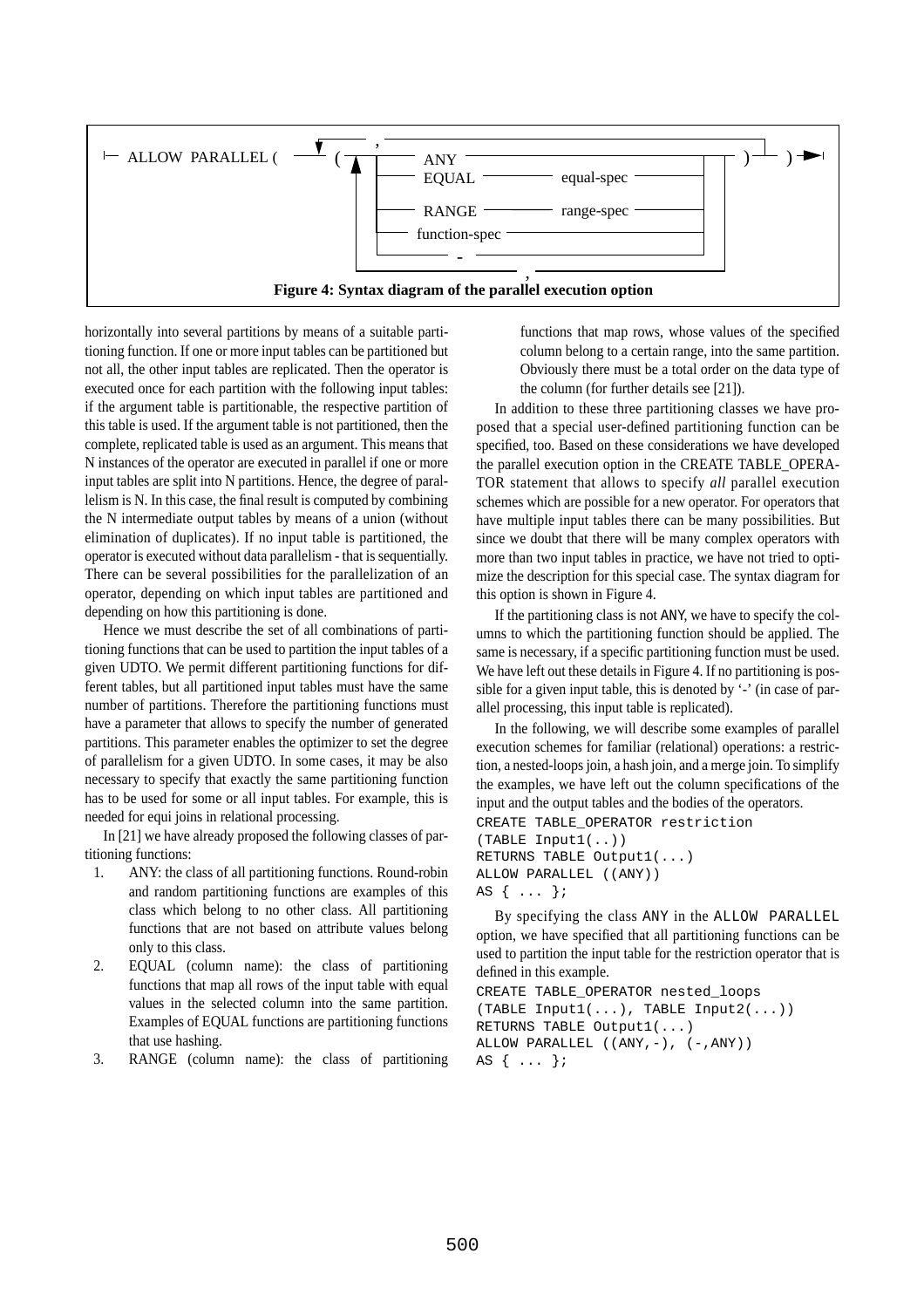```
CREATE TABLE_OPERATOR hash_join
(TABLE Input1(...), TABLE Input2(...))
RETURNS TABLE Output1(...)
ALLOW PARALLEL
( (EQUAL pf1(Column_List),
     EQUAL pf1(Column_List)),
    (ANY, -), (-, ANY) )AS { ... };
CREATE TABLE_OPERATOR merge_join
(TABLE Input1(...), TABLE Input2(...))
RETURNS TABLE Output1(...)
ALLOW PARALLEL
    ( (EQUAL pf1(Column_List),
        EQUAL pf1(Column_List)),
       (ANY, -), (-, ANY) )AS { ... };
```
The options for the three join algorithms specify that if one table is replicated, the other table can be partitioned with any partitioning function. In addition, the hash join can be parallelized with the partitioning scheme (EQUAL pf1(Column\_List), EQUAL pf1(Column\_List)) that means both input tables are partitioned with the *same* partitioning function pf1. The same holds for the merge join, if we restrict it to the computation of equi joins. If we want to use the merge join for more general join predicates - for example an interval join (to execute a predicate like 'x  $\langle y + k \text{ or } x \rangle = y - k'$  more efficiently) - then we need a partitioning with a function of class RANGE(k), that is the option should be ALLOW PARALLEL (RANGE(k) pf1(Column\_List),  $RANGE(k)$  pf1(Column List)). The parameter k could be an argument of this join operator (The corresponding UDP would be used as follows: interval\_join(table1.x,  $table2.y, k$ ).

# **3.5. Extension to Multiple Output Tables**

We can provide even more extensibility, if we allow multiple output tables for UDTFs: one application could be to return a set of tables perhaps holding complex objects that are linked via OIDs. This is something like pushing Starburst's XNF ([\[27\],](#page-11-0) [\[33\]\)](#page-11-0) into the middle of SQL commands. Using such a UDTO at the top of a query would allow for composite objects as result, which might be interesting for querying XML data ([\[3\],](#page-11-0) [\[4\]\)](#page-11-0), for example. Internally, the top operator of queries has to be extended, to allow the direct output of several tables as a result of a query. Another use of multiple output tables could be to support a nesting of complex UDTOs. The output tables of one UDTO can then serve as input tables for other UDTOs.

UDTOs with multiple output tables can be used within the FROM clause of queries but not in the WHERE clause, since they do not return a table expression. The renaming of the result tables and their columns should be allowed. UDTOs with multiple output tables can be evaluated in the same manner as UDTOs with a single output table, but they produce multiple output tables. These output tables can be processed further. The result tables in case of a parallel evaluation are obtained by a union of all corresponding partial result tables.

# **4. Applicability and Expressive Power of the UDTO Concept**

The broad applicability and the high expressive power of the UDTO concept can be easily assessed by means of example scenarios. We present the realization of complex operations in two different processing scenarios: one is the well-known spatial join and the other refers to a complex aggregation as needed in OLAP, for example.

## **4.1. Computing a Spatial Join**

In our first example we use the UDTO concept to define a spatial join based on the partition-based spatial merge-join (PBSM) algorithm [\[31\]](#page-11-0). Thus we show that the UDTO concept allows among other things a much more elegant implementation than the multi-operator method [\[22\]](#page-11-0), which we have demonstrated using the same example scenario. We consider the following polygon intersection query (that searches for all gold deposits intersecting lakes) as a concrete example of a spatial join: SELECT\*

```
FROM Lakes as L, Gold_Deposits as G
WHEREoverlaps(L.poly_geometry,
G.poly_geometry)
```
The predicate overlaps (polygon, polygon) returns TRUE, if the two polygons overlap geometrically and FALSE otherwise. In order to define a UDTO for overlaps based on the PBSM algorithm [\[31\]](#page-11-0) we create the following UDFs:

• bbox(polygon):

This UDSF creates and returns a bounding box (minimum bounding rectangle) for a given polygon.

- bbox\_overlaps(bbox1, bbox2): This UDP returns TRUE, if both bounding boxes overlap.
- exact\_overlaps(polygon1, polygon2): This UDP returns TRUE, if the exact geometries of the input polygons overlap.
- bucket\_no(bbox):

This UDTF divides the spatial universe into B equally sized rectangular regions called buckets. Then it computes and returns all buckets, which the input bounding box intersects. Please note that this is a table function. That is it returns a table with a single column of type integer.

With these UDFs we are prepared to create the UDTO overlaps. This operator uses three techniques to improve the efficiency of the join algorithm. First, it uses a simple filter-and-refine scheme [\[30\]](#page-11-0). The filtering step uses bounding boxes as approximations of the polygons. This means that we test whether the bounding boxes overlap, before we check whether the exact geometries overlap. Second, spatial partitioning is used. This allows to join only the corresponding buckets. Third, the exact geometry is eliminated to reduce the data volumes of the input tables of the join. For the refinement the exact geometry is retrieved. This results in the implementation of the overlaps pred-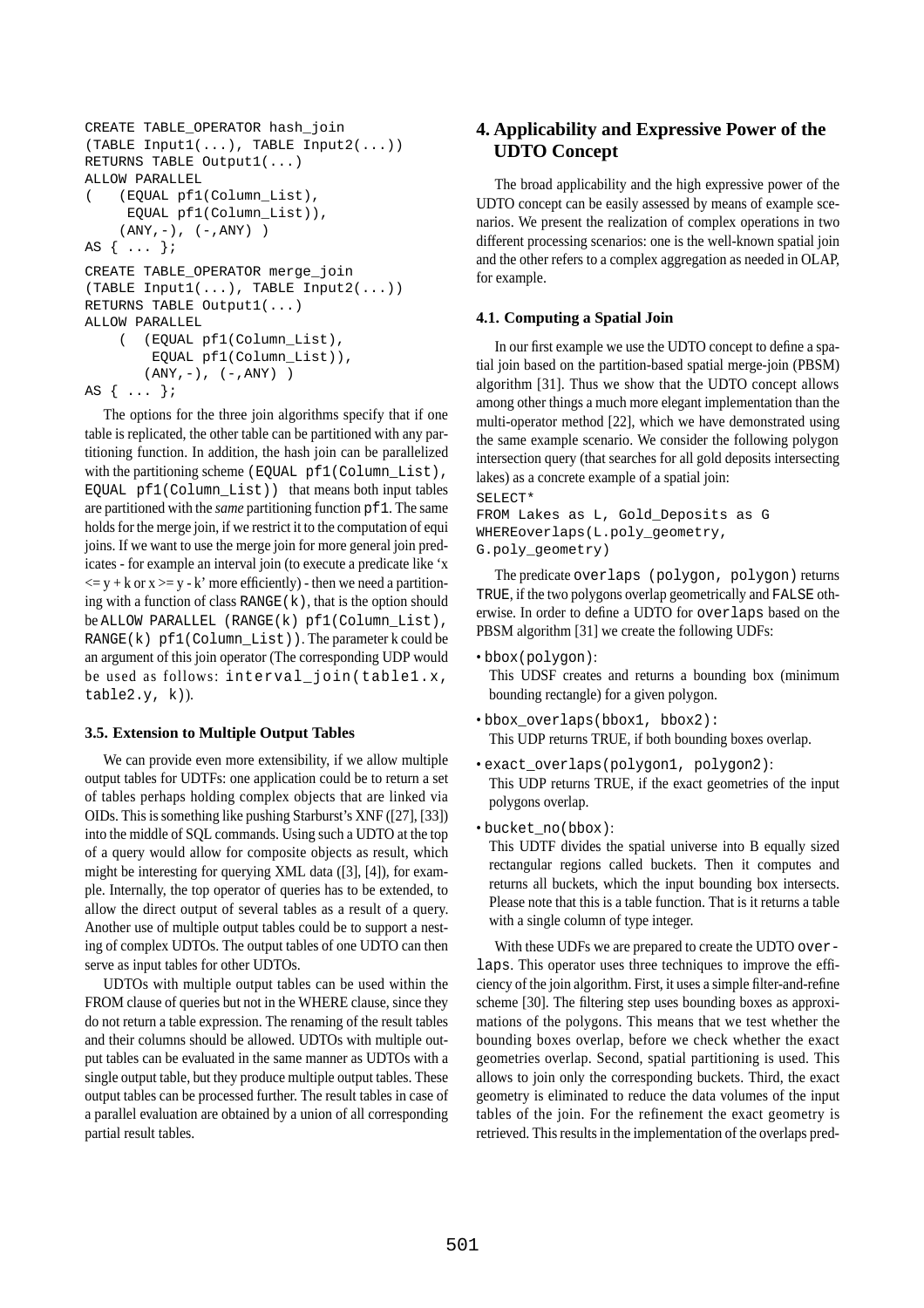```
CREATE TABLE_OPERATOR overlaps
(TABLE Input1(id1 ID, poly1 POLYGON), TABLE Input2(id2 ID, poly2 POLYGON))
RETURNS TABLE Output1(poly1 POLYGON, Input1.+, poly2 POLYGON, Input2.+)
AS {
INSERT INTO Output1
WITH Temp1(id, bbox, bucket) AS
        (SELECT id1, bbox(poly1), bucket FROM Input1, TABLE(bucket_no(bbox(poly1))) AS B(bucket)),
       Temp2(id, bbox, bucket) AS
        (SELECT id2, bbox(poly2), bucket FROM Input2, TABLE (bucket_no(bbox(poly2))) AS B(bucket))
SELECT poly1, Input1.+, poly2, Input2.+
FROM (SELECT DISTINCT Temp1.id AS id1, Temp2.id AS id2 FROM Temp1, Temp2
        WHERE Temp1.bucket = Temp2.bucket AND
        bbox_overlaps(Temp1.bbox,Temp2.bbox)) AS Temp3, Input1, Input2
WHERE Temp3.id1 = Input1.id1 AND Temp3.id2 = Input2.id2 AND
       exact_overlaps(Input1.poly1, Input2.poly2)
};
CREATE FUNCTION overlaps (POLYGON, POLYGON) RETURNS BOOLEAN
ALLOW overlaps AS JOIN OPERATOR ...
                Figure 5: Definition of a SQL macro as join operator for the UDP overlaps
```
icate by means of a new join operator that shown in Figure 5. We discuss this implementation in the following.

The subqueries in the WITH clause generate two temporary tables with the bounding boxes and the bucket numbers for spatial partitioning. Since the UDTF bucket\_no is used in the FROM clause with a correlated tuple variable, the Cartesian product with the corresponding tuple is generated, that is we replicate the tuple for each intersecting bucket and append the bucket number (a single polygon can intersect several buckets [\[31\]](#page-11-0)). This allows later on to join the temporary tables on the bucket number (Temp1.bucket = Temp2.bucket in the innermost SELECT query). Thus the function bbox\_overlaps is only evaluated on the Cartesian product of all polygons within the same bucket. Next, duplicate candidate pairs, which might have been introduced by the spatial partitioning, are eliminated. Finally, in the outermost SELECT statement, the UDF exact\_overlaps is processed on the exact polygon geometries that are fetched from the input tables using an equi join on the unique values of the ID columns.

We want to add some remarks on this example. The UDTO overlaps is a SQL macro and can be parallelized automatically. Thus there is no need to specify an option for parallel execution. In order to process the join with data parallelism the bucket number would be selected as a partitioning column due to the equi join on the bucket number. Therefore no specific userdefined partitioning function is needed for parallel processing, as the usual partitioning functions can be applied to the bucket number which is an INTEGER value. Please note, that if the join on the bucket number is done via a hash join with linear complexity, the overall complexity of the UDTO is still linear. This is *much* better than the quadratic complexity of the Cartesian product that has to be used, if no UDTO is provided.

We did measurements with a prototypical implementation of a spatial join with a similar SQL macro and observed an improvement by a factor of 238 for a table with 10 000 polygons. Moreover, we could achieve a speedup of 2.5 for the plan with the SQL macro on a four processor SMP (cf. [\[23\]](#page-11-0) for a detailed discussion).

A final but important point concerns the function bucket\_ no that in effect does a spatial partitioning. Actually this function is too simple for practice. The reason is that it is crucial for the performance of the algorithm to find a suitable partitioning of the spatial universe. The spatial universe is the area which contains all polygons from both relations. The task is to find a suitable partitioning of the spatial universe into buckets such that each bucket contains roughly the same number of polygons (or at least the differences are not extreme). This task is very difficult, because it should ideally take the following parameters into account: the number of polygons in each input table, their spatial location, their area, the number of points per polygon and their spatial distribution. For traditional relational queries the optimizer tries to use more or less sophisticated statistics that are stored in the system tables to estimate value distributions, etc. In the same manner one could now use such meta data from (user-defined) catalog tables to compute parameters for the spatial partitioning. However, the fundamental problem with this approach would be that the input tables do not correspond to base relations and may have therefore different value distributions (as usual there might be also the problem that the statistics might not be up to date). A more sophisticated approach would be to analyze the polygons in the input tables by extracting statistics on the bounding boxes and to use these statistics to derive an appropriate spatial partitioning. UDTOs provide full support for this method (cf. [\[24\]](#page-11-0) for the extended example). Therefore UDTOs support*run-time optimization* that takes the actual content of the input tables into account.

#### **4.2. Computing the Median: an Aggregation Operator**

In this Section we will show how a complex aggregation operation can be implemented in a clean and efficient way as a proce-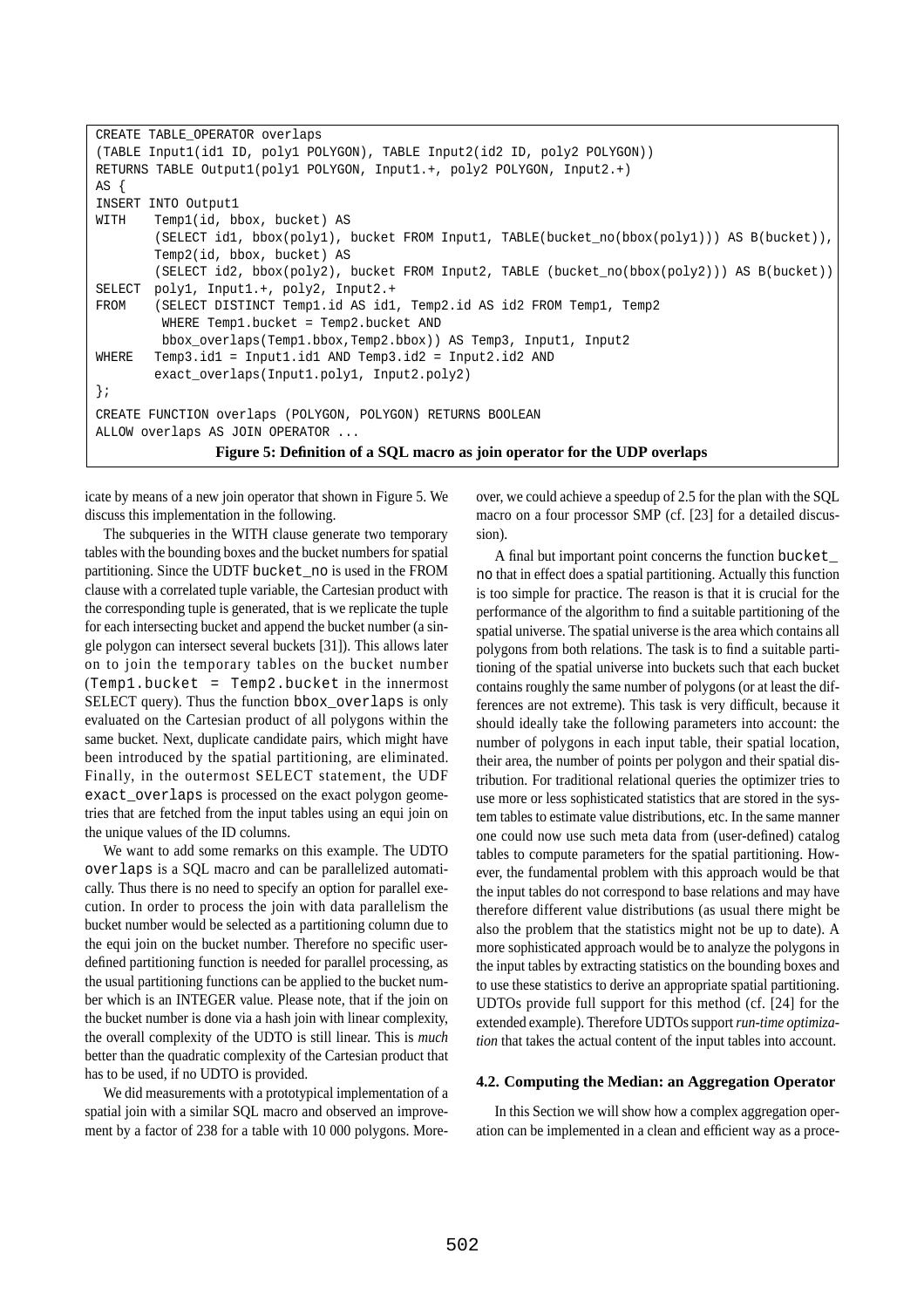```
SELECT MIN(Age)
FROM Persons AS P
WHERE
(SELECT Ceiling((COUNT(*)+1/2)
FROM Persons)
\lt =
(SELECT COUNT(*) FROM Persons AS R
WHERE R.Age <= P.Age)
```
**Figure 6: Computing the median in SQL**

dural UDTO. As a concrete example, we consider the Median aggregate function that computes the  $(N+1)/2$  largest element of a set with N elements. A query finding the median of a set is not very intuitively expressible in SQL92. For example, the simple query to select the median of the ages of certain persons could be formulated as shown in Figure 6. Of course one would prefer a query using a UDAF Median as shown in Figure 7. This query

SELECT Median(P.Age) FROM Persons AS P **Figure 7: Computing the median with a UDTO**

is not only easy to write, but will also run more efficiently (orders of magnitude for a large input table), because the Median function can be implemented with lower complexity than the SQL statement in Figure 6. For example, in our UDTO the median is simply computed by fetching values from the sorted input table, until the position of the median is reached. This position is first determined by counting the input table. Here are the statements to create the UDTO median and the corresponding UDAF:

```
CREATE TABLE_OPERATOR median
(TABLE Input1(value INTEGER))
RETURNS INTEGER
AS {
DECLARE count, cardinality,
              median_pos, result INTEGER;
SET count = 1;
SELECT COUNT(*) FROM Input1 INTO cardinality;
SET median_pos = ceiling ((cardinality + 1) / 2);
F1: FOR result AS
        SELECT * FROM Input1 ORDER BY value ASC
    DO
    IF (count = median_pos) THEN
       LEAVE F1;
    SET count = count + 1;
END FOR;
RETURN result;
};
CREATE AGGREGATE Median (INTEGER)
RETURNS INTEGER
ALLOW median AS AGGREGATION OPERATOR ...
```
This example demonstrates how SQL DML statements and procedural statements can be mixed in the body of a UDTO. While this implementation does not use the most efficient algorithm known to compute the median, the algorithm is easy to

implement based on SQL and allows a computation for arbitrary large data sets, as it does not rely on explicit intermediate data storage in main memory. Moreover, both embedded SQL queries can be evaluated in parallel as usual. That means that the optimizer can automatically decide to perform the sort operation for the ORDER BY clause in parallel. This example shows again, how our technique can enable a parallel execution of complex user-defined operators. This is a significant progress compared to other approaches. Implementing the median as an aggregate function based on the usual iterator paradigm for UDAFs is much more difficult as we have already pointed out in [\[21\]](#page-11-0). Using a first prototypical implementation of procedural UDTOs in an ORDBMS, we computed the median on a table with 20 000 tuples and measured an improvement by a factor of 2550 by means of a UDTO (cf. [\[23](#page-11-0)] for details).

# **5. Related work**

User-Defined Functions (UDFs) have attracted increasing interest of researchers as well as the industry in recent years (see e.g. [\[1\],](#page-10-0) [\[9\],](#page-11-0) [\[16\],](#page-11-0) [\[17\],](#page-11-0) [\[26\],](#page-11-0) [\[28\],](#page-11-0) [\[29\]](#page-11-0), [\[34\]](#page-11-0), [\[35\]](#page-11-0), [\[36\]\)](#page-11-0). However, most of the work discusses only the non-parallel execution of UDFs, special implementation techniques like caching, or query optimization for UDFs. In [\[32\]](#page-11-0) support for the parallel implementation of UDFs in the area of geo-spatial applications is discussed. It is remarked that in this area complex operations are commonplace. Also special new join techniques [\[31\]](#page-11-0) and other special implementation techniques have been proposed, but no framework for extensibility that allows the integration of such special processing in parallel ORDBMS was mentioned.

An approach that offered extensibility by means of new database operators and that is superior in functionality to our approach is that of the EXODUS project [\[6\].](#page-11-0) In EXODUS new operators could be programmed with the E programming language. However, the EXODUS approach differs from our approach fundamentally, since the goal of EXODUS was not to provide a complete DBMS. Rather the goal was to enable the semi-automatic construction of an application specific DBMS. Thus EXO-DUS was a database software engineering project providing software tools for DBMS construction by vendors. By contrast our approach allows to extend a complete ORDBMS by third parties like independent software vendors. We believe that our approach to program new operators with embedded SQL statements provides more support for parallel execution and fits well into current system architectures. In addition, developers can use a familiar technique to program UDTOs. UDTOs are less flexible than built-in database operators, because they cannot be applied to tables with arbitrary row types. However, they fit perfectly to UDFs. Hence they are the ideal concept to support database extensions for class libraries by third parties as well as application specific extensions. See [\[14\]](#page-11-0) for a formal approach to the specification of database operations.

In [\[34\]](#page-11-0) E-ADTs are proposed as a new approach to the software architecture of ORDBMS. An ORDBMS is envisioned as a collection of E-ADTs (enhanced ADTs). These E-ADTs encapsu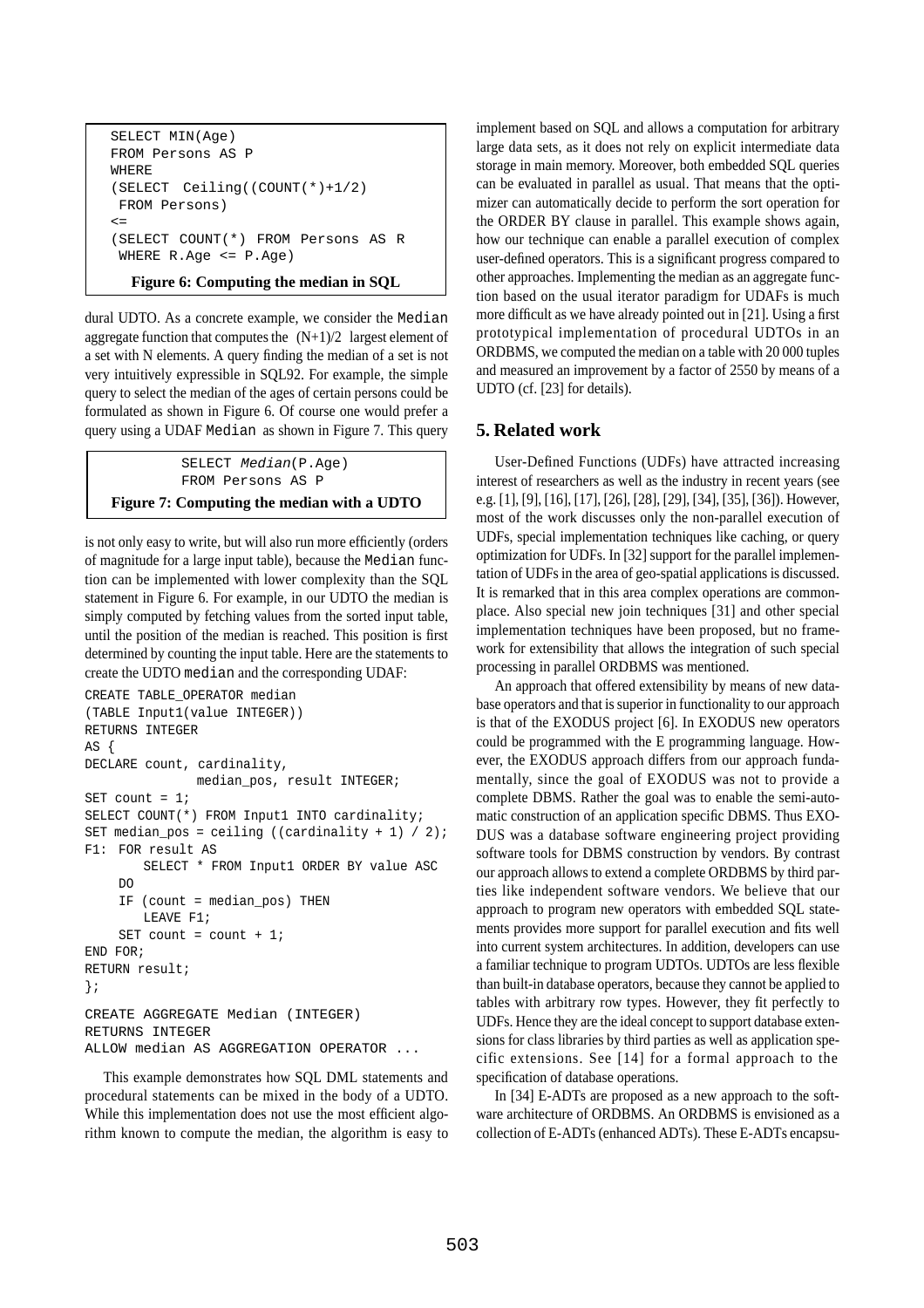<span id="page-10-0"></span>late the complete functionality and implementation of ADTs. We believe that this is an interesting approach that is in general more ambitious than UDTOs. In contrast to the E-ADT approach, UDTOs fit very well into the architectures of current commercial ORDBMS. Thus UDTOs leverage existing technology. Moreover, UDTOs are designed to support parallel execution.

We have already mentioned that SQL macros can be viewed as a generalization of views [\[37\]](#page-11-0). The difference is that views can refer only to existing base tables and other views, but not to the results of subqueries or table expressions and that views cannot have parameters. As we have described, SQL macros can be used to implement database operations with UDFs more efficiently. Hence, SQL macros differ in their functionality from views.

In [\[21\]](#page-11-0) we proposed a framework for parallel processing of user-defined scalar and aggregate functions in ORDBMS. We introduced the concept of partitioning classes there to support the parallel execution of user-defined scalar and aggregate functions. In this paper we have generalized this work to enable data parallelism for N-ary user-defined table operators. In [\[22\]](#page-11-0) we proposed the multi-operator method to allow the implementation of complex UDFs like parallel join algorithms for UDPs. However, we view UDTOs in the form of SQL macros as the more appropriate implementation technique. Moreover, procedural UDTOs are a much more powerful concept than the multi-operator method.

# **6. Summary, Conclusions and Future Work**

In this paper we have proposed UDTOs as a novel approach to extensibility with regard to the execution engine and the query optimizer of ORDBMS. While current user-defined functions are used within the traditional database operators, our approach allows to develop user-defined database operators.This technology will provide a new dimension of extensibility for ORDBMS.

We have presented the following core issues of UDTOs:

- the possibility to define M input tables and N output tables for a user-defined routine
- the access to and the manipulation of these tables by means of SQL commands that are embedded into procedural code (procedural UDTOs) or by means of a single SQL statement (SQL macro)
- attribute propagation to allow the application of UDTOs to a broad range of input tables based on a generalization relationship between row types
- a method to specify parallel execution schemes for UDTOs and the general algorithm for their parallel processing
- the explicit application of UDTOs within SQL and their use as high performance implementations for operations involving UDFs.

We believe that the possibility to define new operators is very promising, especially since the SQL-based implementation technique is in our view elegant and easy to understand for developers. In addition, sophisticated optimization technology can be used to produce high-quality plans that are automatically fine tuned to the estimated data volumes.

With regard to SQL macros the UDTO approach is similar to pushing views into the middle of SQL statements. SQL macros allow to push code into a new operator, where it is defined once (e.g. in a DBMS class library) and available for general use in SQL. Hence only a single definition has to be maintained. This eases the task of the application programmer, makes it less errorprone, improves the declarative character of SQL DML commands and enhances the readability. Moreover, SQL macros can always be completely integrated into the query execution plans of SQL statements by macro expansion. As a consequence, the usual parallelization techniques can be used.

The concept of procedural UDTOs is much more powerful, because one can execute a query on the input tables and use a procedural language like SQL PSM to implement complex code. This is especially of interest in combination with an API that is provided for the development of DBMS class libraries by some ORDBMS [\(\[19\]](#page-11-0), [\[20](#page-11-0)]). This offers the possibility to implement new algorithms like join algorithms, for example. Moreover, our approach supports data parallelism for these new database operators. Besides being able to define parallel processing schemes by specifying allowed partitioning functions, the possibility to use SQL goes a long way towards enabling as much parallelism as possible, since all embedded SQL statements can be processed automatically in parallel. An additional advantage of our SQLbased approach to the implementation of UDTOs is that query optimization can be fully exploited.

Areas of future work are optimization issues for UDTOs and case studies for their application in other scenarios: promising areas of interest are OLAP, data mining, image analysis, time series processing, genome analysis, or querying XML, for example. Moreover, if several SQL statements are used in the body of the UDTO, multi-query optimization techniques could be beneficial. First results can be found in [\[24\]](#page-11-0).

Currently, an implementation of UDTOs in MIDAS [\[5\],](#page-11-0) a prototype of a parallel ORDBMS, is under way. The core extensions have been completed and in a future paper [\[23\]](#page-11-0) we will report on this effort and describe implementation concepts for UDTOs. As we have mentioned, first measurements demonstrated performance improvements of orders of magnitude by means of UDTOs.

#### **Acknowledgments**

We gratefully acknowledge the help of our master student Sebastian Heupel with the implementation and his comments on the draft of this paper which helped us to improve the presentation. We also acknowledge the cooperation with the complete MIDAS team and the valuable comments from the referees.

# **7. References**

- [1] Antoshenkov, G., Ziauddin, G.: Query Processing and Optimization in Oracle Rdb. VLDB Journal 5(4): 229-237 (1996).
- [2] Bancilhon, F., Buneman, P. (Eds.): Advances in Database